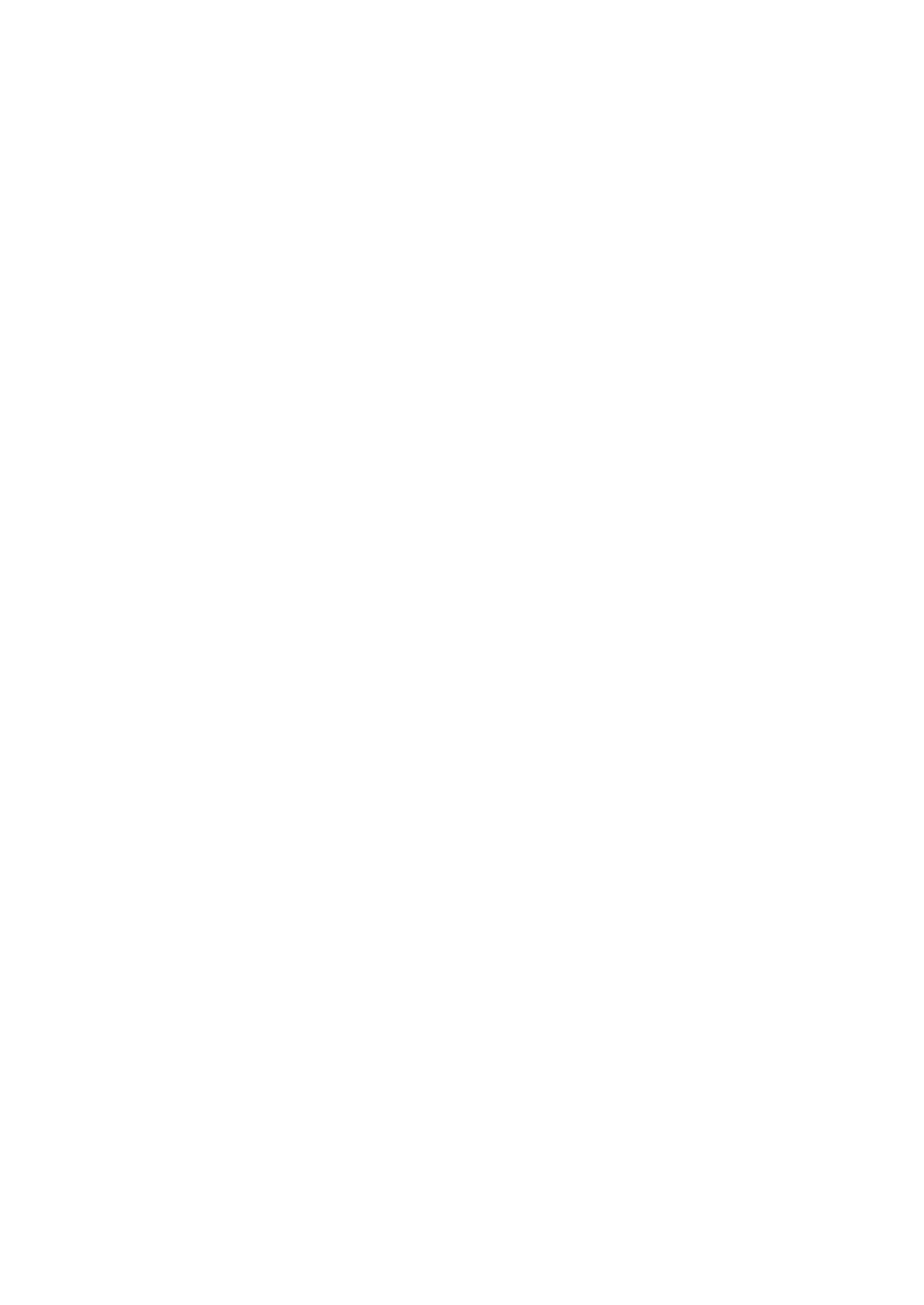# **PUNJAB BUDGET 2008-09: PROGRESSIVE BUT FRAGILE**

The economy of Punjab has performed relatively well over the last two decades, with a growth rate about 0.5 percentage point above that for the country as a whole. During the 90s, the engine of growth of the regional economy was agriculture. In the last few years a loss of dynamism in this sector has been compensated for by fast growth in services and manufacturing. Today the province has a per capita income about 4 percent above the national average and contributes to federal revenues from apportionable taxes almost as much as its share in population.

But this growth has been accompanied, especially during the current decade, by rising inequality both among households and between different parts of the province. Incomes of the top 20 percent of households have risen twice as fast as the poorest 20 percent. Southern Punjab has fallen further behind Northern and Central Punjab. While there has been some progress in the social indicators, 45 percent of the adult population remains illiterate and the net enrolment rate at primary level remains low at below two-thirds.

The absence of inclusive growth coupled with high food inflation in recent years has meant that progress in poverty reduction has been limited. Even now, almost onethirds of Punjab's population remains poor with the highest incidence of poverty in relatively small cities and towns, even more than in the rural areas.

The Punjab Budget of 2008-09 is the first budget of the democratically elected coalition government of the province. It comes at a time of worsening economic conditions, with stagnation in agriculture, rising food and fuel prices and growing poverty. Alongwith the federal budget, there are expectations that some relief will be provided, especially to the poor.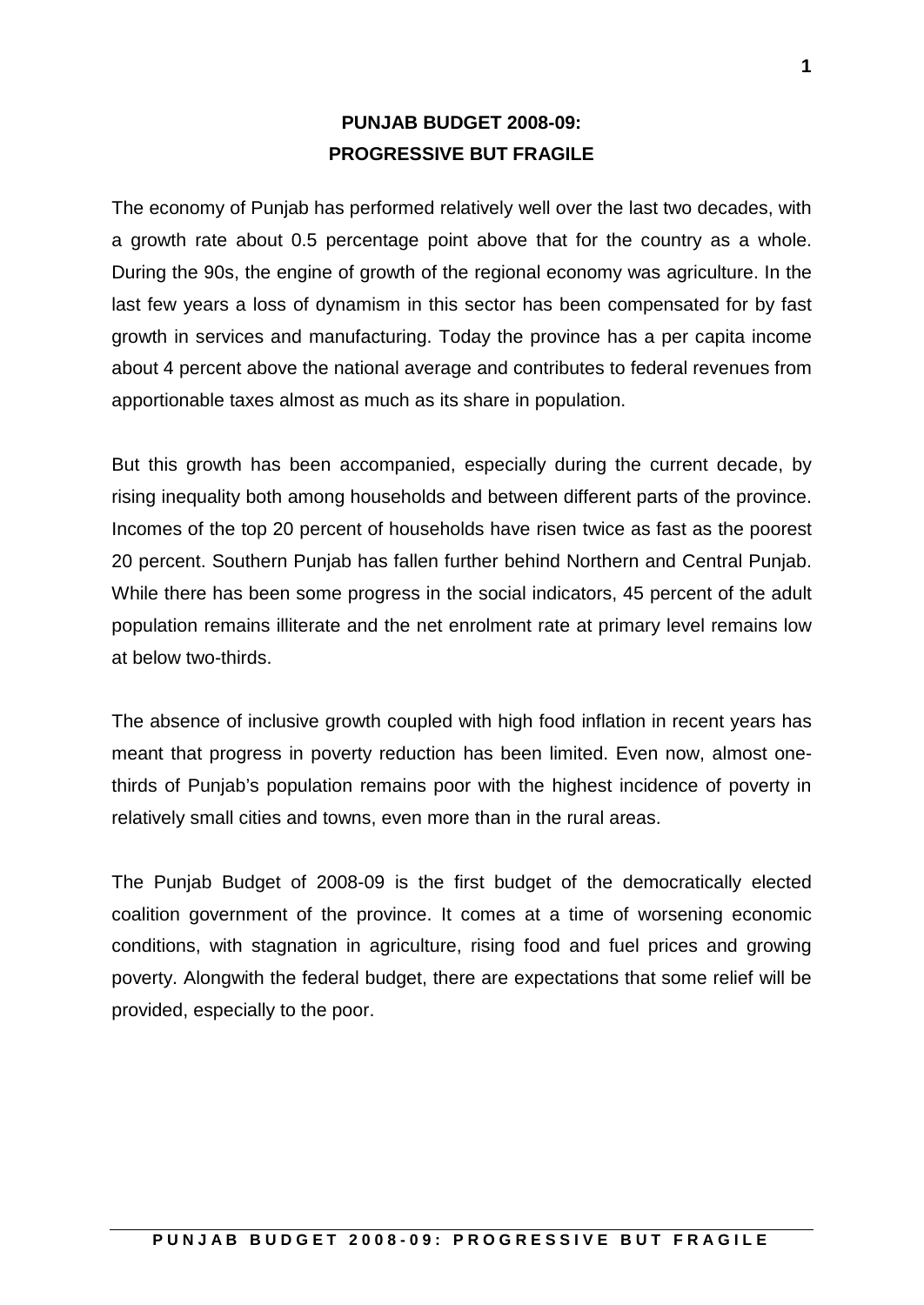#### **BUDGET ESTIMATES**

We discuss first the estimates of revenue receipts and expenditure in the Punjab Budget for 2008-09.

#### **Revenue Receipts**

Revenue receipts of the province are expected to increase from Rs. 315.6 billion to Rs. 389.9 billion, showing a growth of 24 per cent. Federal transfers are the largest source accounting for 77 per cent of these receipts. Within these transfers, the bulk is transfers from the federal divisible pool, which are expected to increase significantly from Rs 220.1 billion in 2007-08 to Rs 284.6 billion in 2008-09, a growth of over 29 percent. This is due not only to increase in the share of the provinces (from 42.5 percent to 43.75 percent) in the divisible pool but also because of expected fast growth of 25 percent in federal tax revenues, despite an economy which is visibly slowing down. The extent of overestimation, therefore, in transfers could be in excess of Rs 15 billion.

Under the head of federal grants, budgetary support of Rs 6.5 billion for poverty reduction is indicated. This is grant assistance by DFID which was discontinued in 2007-08. It is not clear whether such support will be resumed in 2008-09.

Provincial own tax receipts are expected to also show rapid growth of almost 32 percent, rising from Rs 30.6 billion to Rs 40.4 billion. This includes extraordinary growth of almost 50 percent in stamp duty revenue at a time when the property market is in a slump and the number of transactions is low. Similarly, motor vehicle tax revenue is expected to increase by 38 percent in a period when new car sales are down. Altogether, the extent of overstatement in own tax revenues in 2008-09 could be as much Rs 5 billion.

Within non-tax revenues, extraordinary receipts are pitched at over Rs 17 billion. This includes disinvestment of shares of the Bank of Punjab, which is expected to yield receipts from privatization of Rs 12 billion. The Bank has already suffered considerable loss of confidence following actions by the new government. Sale of shares at this time may lead to a run against the Bank. These receipts should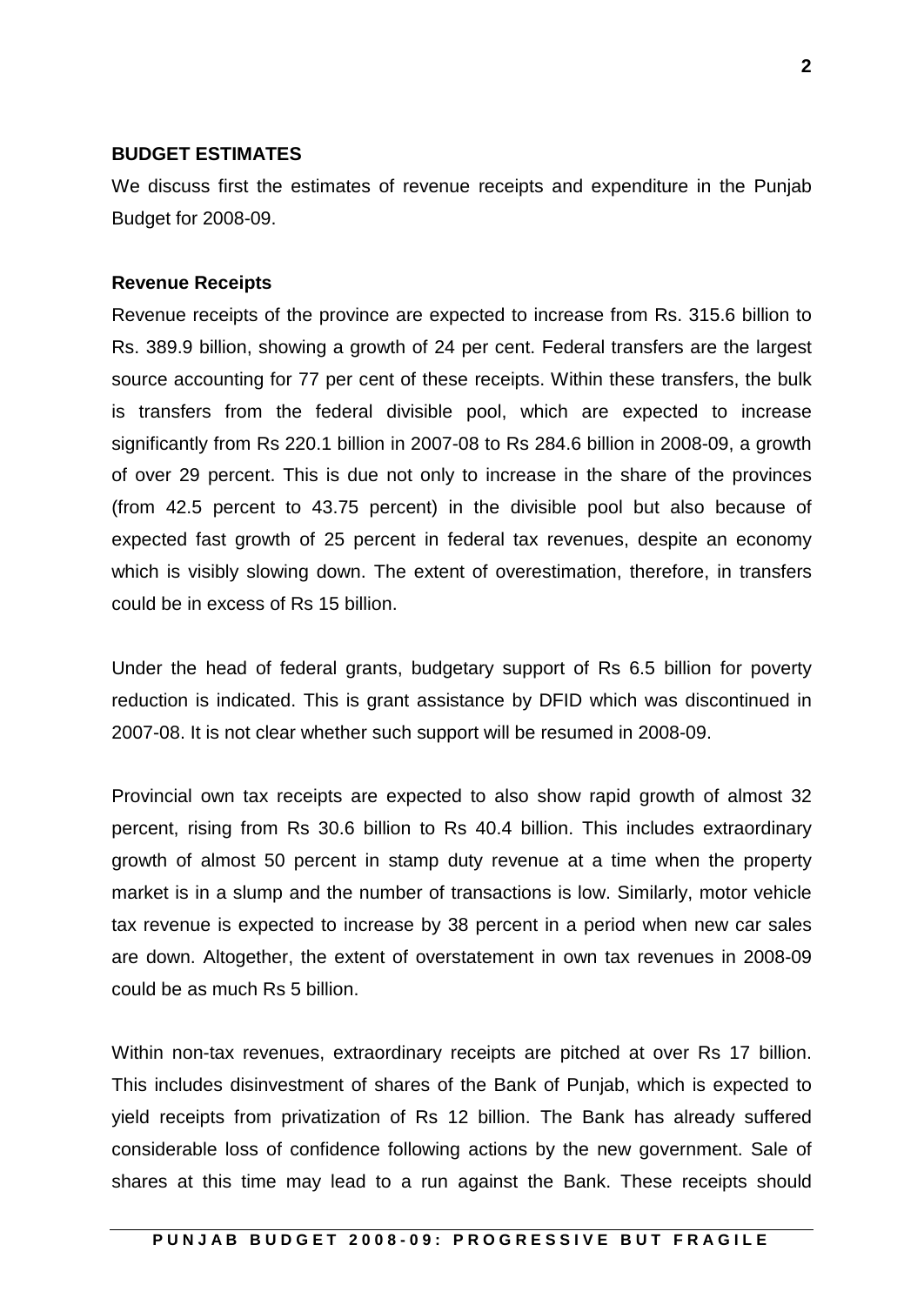anyway be shown as a financing item in the budget and not as a part of revenue receipts.

Overall, revenue receipts of the Government of Punjab in 2008-09 may have been overstated by about Rs 38.5 billion as follows:

| Overstatement of Federal D.P. Transfers  | Rs 15 billion   |
|------------------------------------------|-----------------|
| <b>Overstatement of Federal Grants</b>   | Rs 6.5 billion  |
| Overstatement of Provincial Tax Receipts | Rs 5 billion    |
| <b>Receipts from Privatisation</b>       | Rs 12 billion   |
| Total                                    | Rs 38.5 billion |

In 2007-08, there was an overstatement of revenue receipts by a similar amount of over Rs 40 billion. This shortfall in revenue will necessitate a cut back in expenditure, especially in the size of the ADP, and/or enhanced cash credit accommodation with the SBP.

### **Revenue Expenditure**

Revenue expenditure, inclusive of an expanded relief program for the poor, is expected to show modest growth of 11 percent from Rs 232.2 billion in 2007-08 to Rs 256.9 billion in 2008-09. A reduction of about Rs 7 billion is actually proposed in general public services (including transfers to local governments) while the outlay on economic affairs (including the relief program) has been raised by Rs 20 billion and on education by Rs 9 billion.

It is commendable that at a time of high inflation restraint is being exercised in budgeting revenue expenditure, which had grown rapidly by almost 17 percent per annum and more than doubled in nominal terms over the last five years. This was a reflection of the growing extravagance in public expenditure at the provincial level by the previous administration.

The decline in expenditure on general public services is predicated on economy in expenditure on executive and legislative organs, financial and fiscal affairs. In particular, interest payments on debt are expected to decline despite past accumulation of provincial debt and rising interest rates in the economy.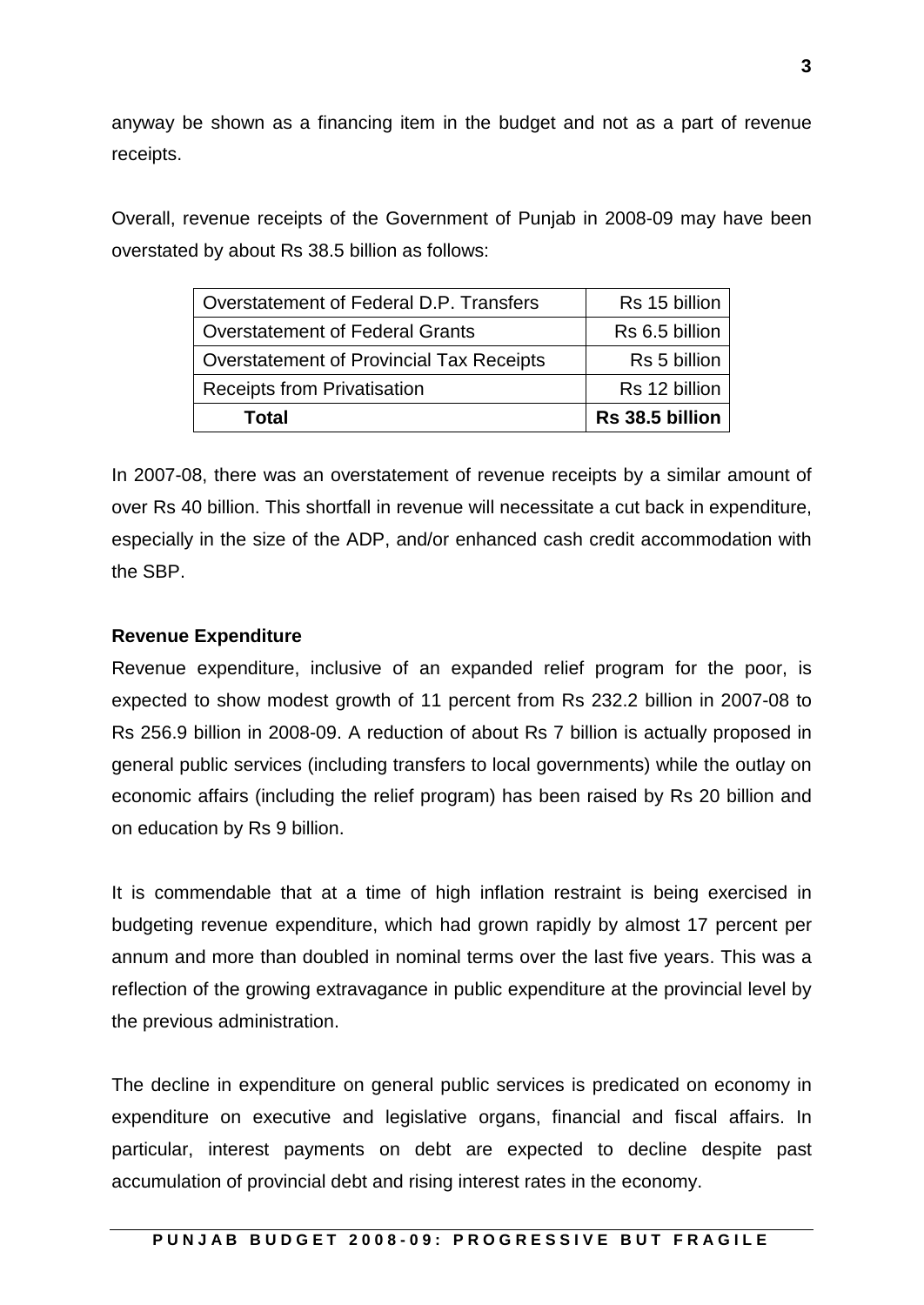The major economy proposed is in transfers to local governments. These are expected to remain virtually flat at just over Rs 106 billion in 2008-09. This is despite the expected rapid growth in federal transfers (including the district support grant) to the province. The new Government of Punjab is demonstrating a degree of hostility to the local governments set up in the province under the Devolution Plan. While this may be politically motivated, it implies that limits have been placed on the provision of basic municipal and social services, which have an important bearing on the quality of life of the people of Punjab.

The revenue expenditure projections also do not factor in the 20 percent increase in salaries and pensions announced by the federal government and major enhancements in allowances, especially for lower level employees. The provincial government is expected to follow suit with an additional cost approaching Rs 15 billion. It will become essential to increase the grant to local governments to avoid any disruption in the provision of basic services.

In the head of public order and safety affairs, the provincial government is also proposing to exercise economy and the allocation has been kept, more or less, constant at Rs 37 billion. But given the deteriorating security situation, with more frequent acts of terrorism, there is a strong likelihood that more protective measures will have to be taken to preserve law and order in the province. Also, there is the threat of strikes and protests against the rapidly increasing food, fuel, electricity and gas prices.

Within economic affairs, the big jump in expenditure is in the relief program for the poor of Rs 17 billion. The provincial government is expected to set up a program of food stamps. The federal government has already announced a national Benazir Income Support Program of Rs 34 billion initially, involving an income supplement of Rs 1000 per month to over 3 million households. For Punjab, the proposed relief program by the provincial government is almost as large as the federal initiative. It remains to be seen how the two programs will be implemented and coordinated and whether targeting of the poor will be effective. Nevertheless, the effort to extend relief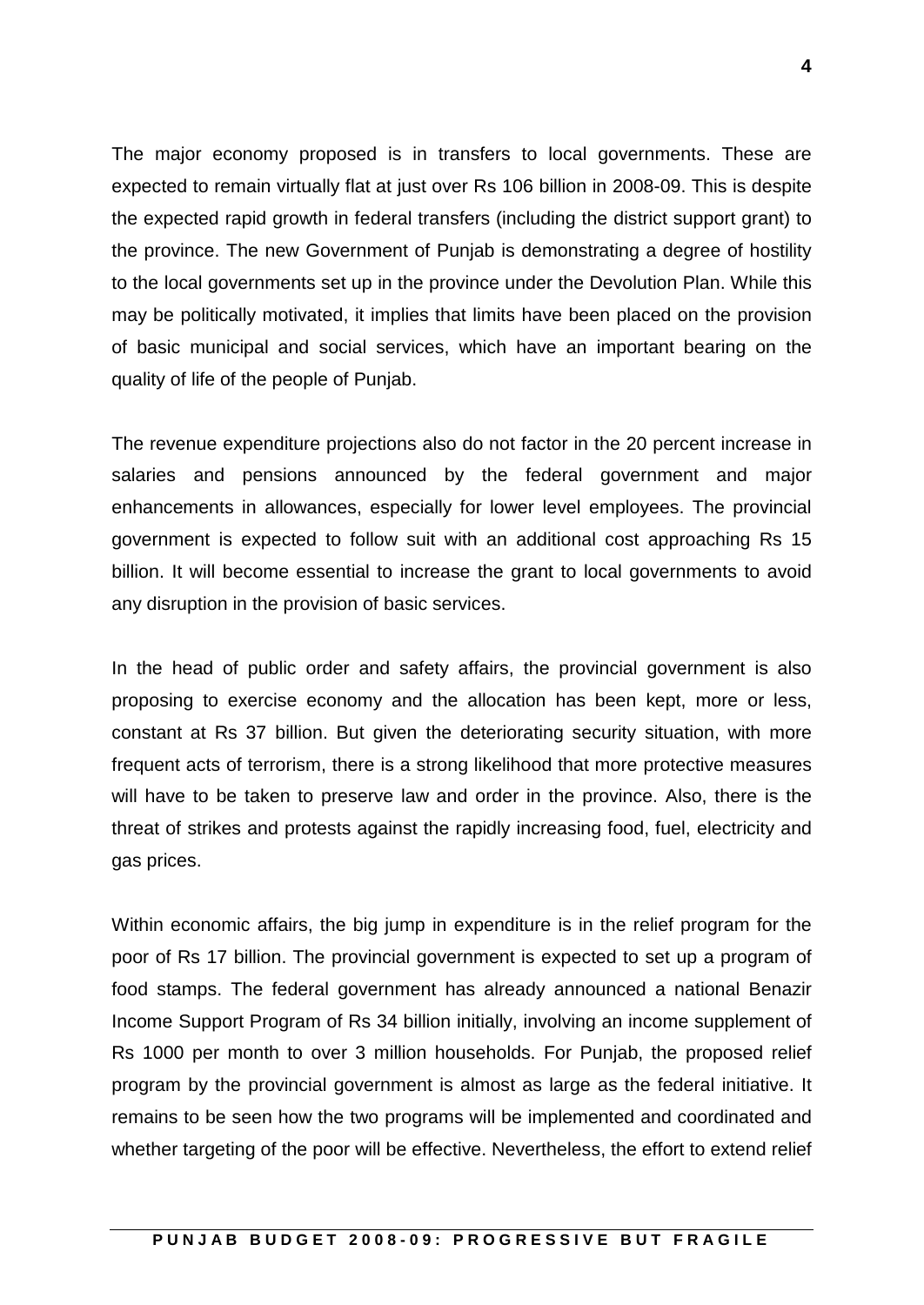by the Government of Punjab needs to be appreciated. No other province has announced such a program.

Overall, the conservatism in expenditure on public order and safety affairs in light of the prevailing security situation, the prospect of higher interest payments and the additional salary bill indicate that revenue expenditure in 2008-09 could be upto Rs 30 billion higher than budgeted. This will put further pressure on borrowings from SBP and/or require large cuts in the ADP.

The Budget is based on a revenue surplus of Rs 133 billion for financing of a provincial ADP of Rs 160 billion. The resource gap of Rs 27 billion is proposed to be met by capital receipts and foreign project assistance. But the gap could be substantially larger in view of the revenue shortfalls and current expenditure spillovers described above and approach Rs 95 billion. In view of the pressure on the SBP to maintain a very tight stance of monetary policy to contain inflation it is unlikely that overdraft limits will be raised. The government of Punjab, alongwith other provincial governments, is likely to face a hard budget constraint in 2008-09.

### **TAXATION PROPOSALS**

Another area in which the government of Punjab needs to be commended is the effort to raise revenues from provincial taxes. Tax revenues are proposed to increase by 32 percent in the coming year as compared to 18 percent annually over the last five years. This demonstrates not only a change in trend in the province but is aso unique among provinces, as the other provinces have all announced tax-free budgets.

The Punjab bill 2008 envisages to raise additional revenues through the following:

- Levy a tax on imported luxury motor cars: a tax of Rs 200,000 on imported cars with engine capacity from 2000 to 3000 cc and Rs. 300,000 on cars exceeding 3000 cc.
- stamp duty of 2 per cent of property value on both new documents of consent decree and transfer of property: the bill proposes to broaden the base of stamp duty by levy on new documents of consent decree and transfer of rights or interest relating to immoveable property by a development authority,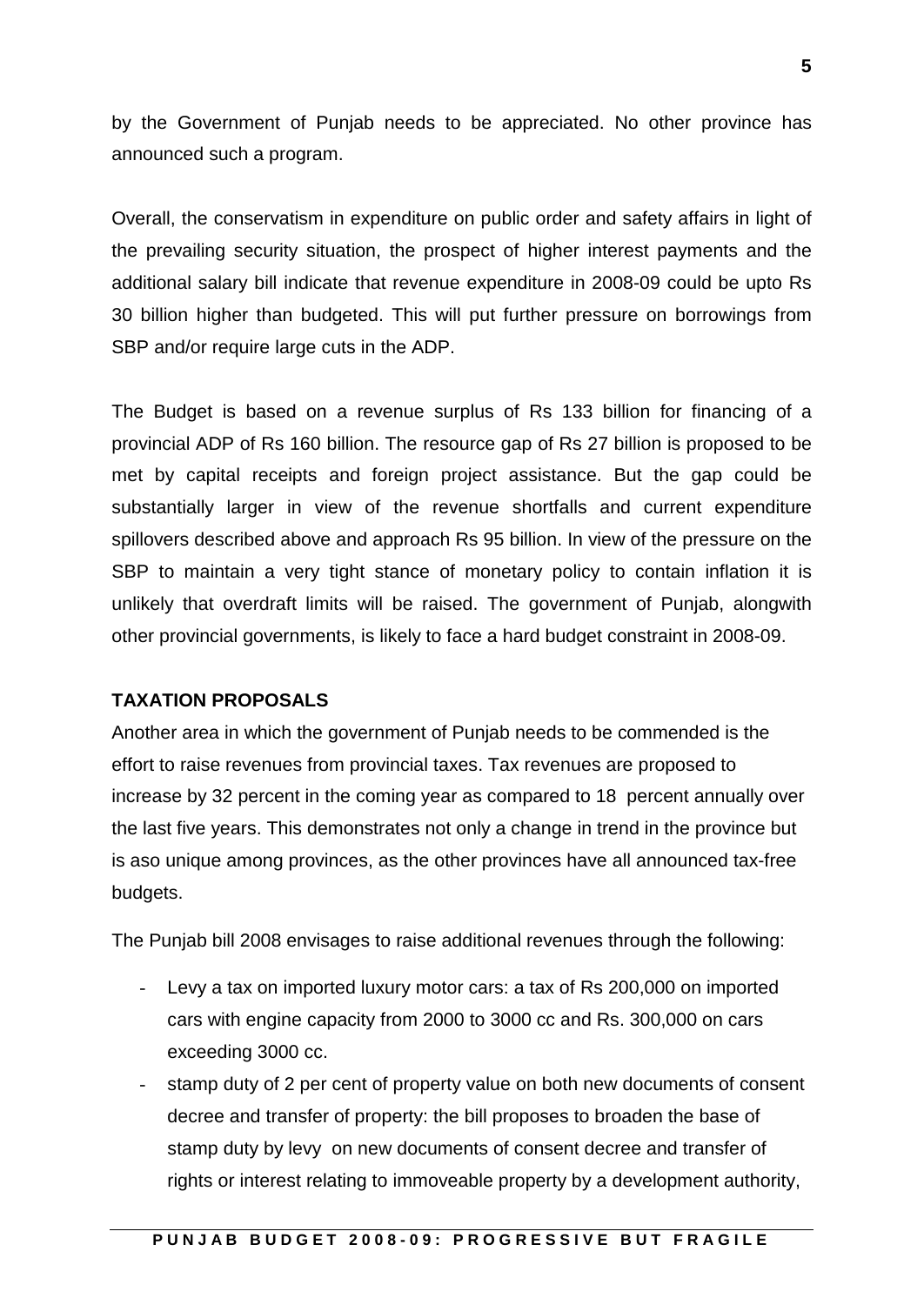housing authority, statutory body, co-operative housing society, company or a developer.

increase of one per cent on sales tax on services from 15 to 16 per cent.

In addition, the government of Punjab proposes certain measures to improve tax administration. In the area of property taxation, the valuation tables are being updated and new rating areas notified. The rates of professions, callings and trade tax are being enhanced. Aso, it is proposed to computerize land records for land revenue purposes and rationalize rates of stamp duty on financial instruments.

Positive elements in the resource mobilization strategy include, first, the burden of additional taxation is mostly on the upper income groups and is therefore progressive in character. Second, the additional tax mobilization is more through direct taxes and is therefore unlikely to be inflationary. Three, an attempt has been made to tax hitherto undertaxed sectors, like real estate and services and is, therefore more in the nature of broadening of the tax base. This contrasts with the federal resource mobilization strategy in 2008-09 which relies more on higher taxation of existing tax bases.

#### **DEVELOPMENT PROGRAM**

Ambitious plans have been made by the Government of Punjab to expand the development program from Rs 121 billion to Rs 160 billion in 2008-09, a growth of over 31 percent. This continues the past trend of rapid increases in provincial PSDP, by over ten times in size over the last seven years. This has been one factor, which may have contributed to faster growth of the regional economy of Punjab.

However, the stagnation of agriculture meant that development priorities needed to be shifted decisively towards this sector, especially at a time of rising food prices. But the share of the provincial development program going directly into agriculture and rural development remains low at about 12 percent only. In particular, alongwith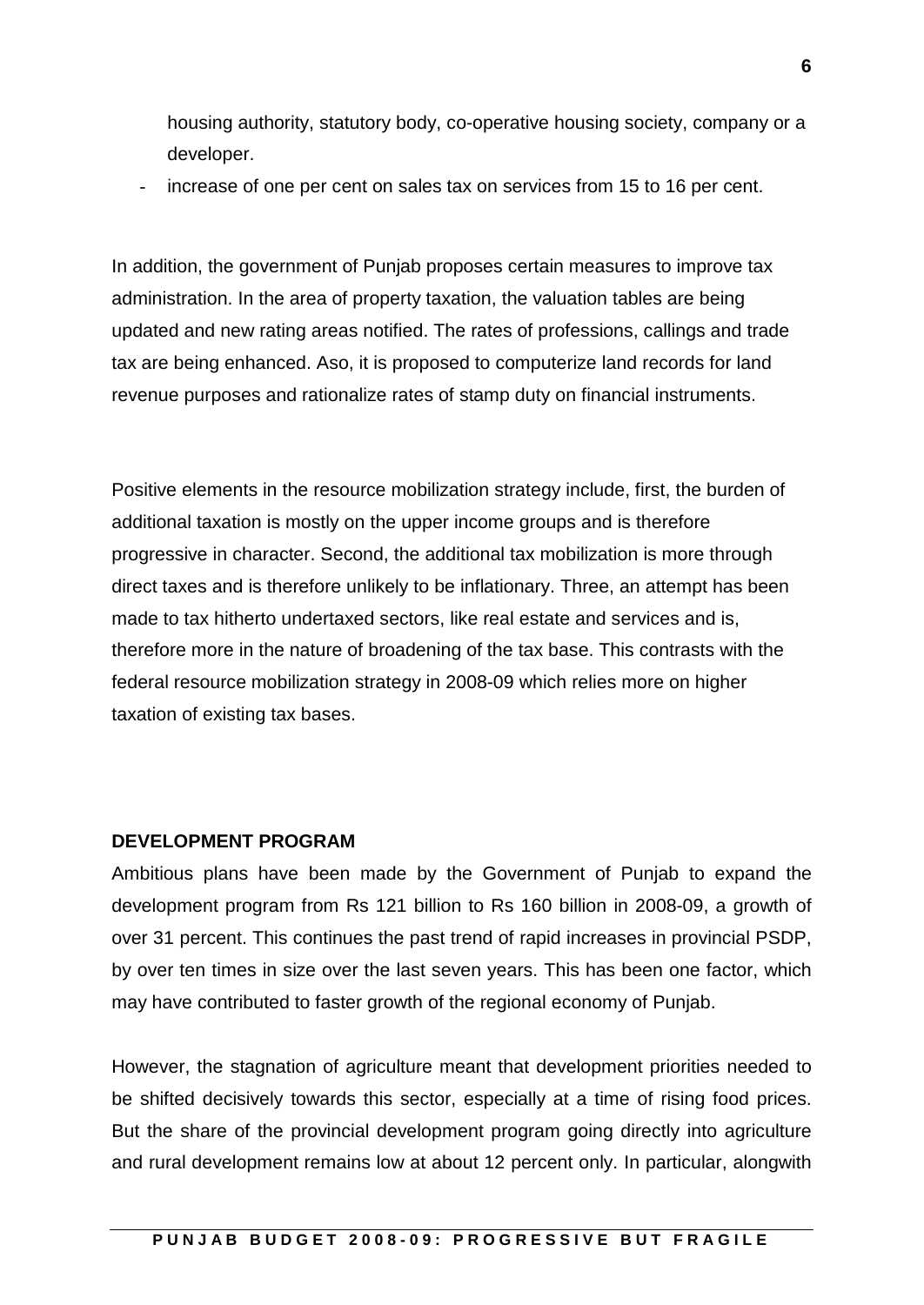larger public investments in rural infrastructure, the provincial government ought to have focused more on expanding agricultural research and extension for achieving higher yields. Instead, there continues to be an 'urban bias', with substantially larger allocation of Rs 29 billion proposed for special infrastructure, primarily in the metropolitan city of Lahore like the Ring Road and the Rapid Mass Transit Projects. Also, the allocation for urban development is up by as much as 86 percent. Given high levels of poverty, most of these resources ought to go towards provision of basic municipal facilities in the smaller cities and towns of the province.

The overall allocation for social sectors is up significantly from Rs 47 billion to Rs 59 billion, with important changes in priorities. Within education, the priority is shifting from higher education, emphasized by the previous government, towards school education. Similarly, within health, the focus is more on preventive care and public health. These changes are more pro-poor in character.

In line with the new Punjab's government's negative perception about local governments, there is no increase proposed, in relation to last year's development allocation of Rs 12 billion, to district governments and TMAs. This has negative implications for the rate of expansion in basic municipal and social services. Also, the local government program executed by the provincial government has been phased out.

Perhaps the biggest disappointment is in the lack of increase in the already meager allocation of about Rs 2 billion only for area development programs in backward parts of the province like the Barani areas, Cholistan and Southern Punjab. The public sector will clearly have to play a leading role in arresting the growing regional inequality in the province and allocations for regional planning for balanced development will have to be enhanced substantially in coming years.

#### **CONCLUSION**

Given the uncertainty surrounding the optimistic growth projections for revenue receipts and in the ability to restrict current expenditure in a high inflation period and a risky situation from the security point of view, the provincial government may be faced with difficult policy choices during 2008-09. The presence of a hard budget